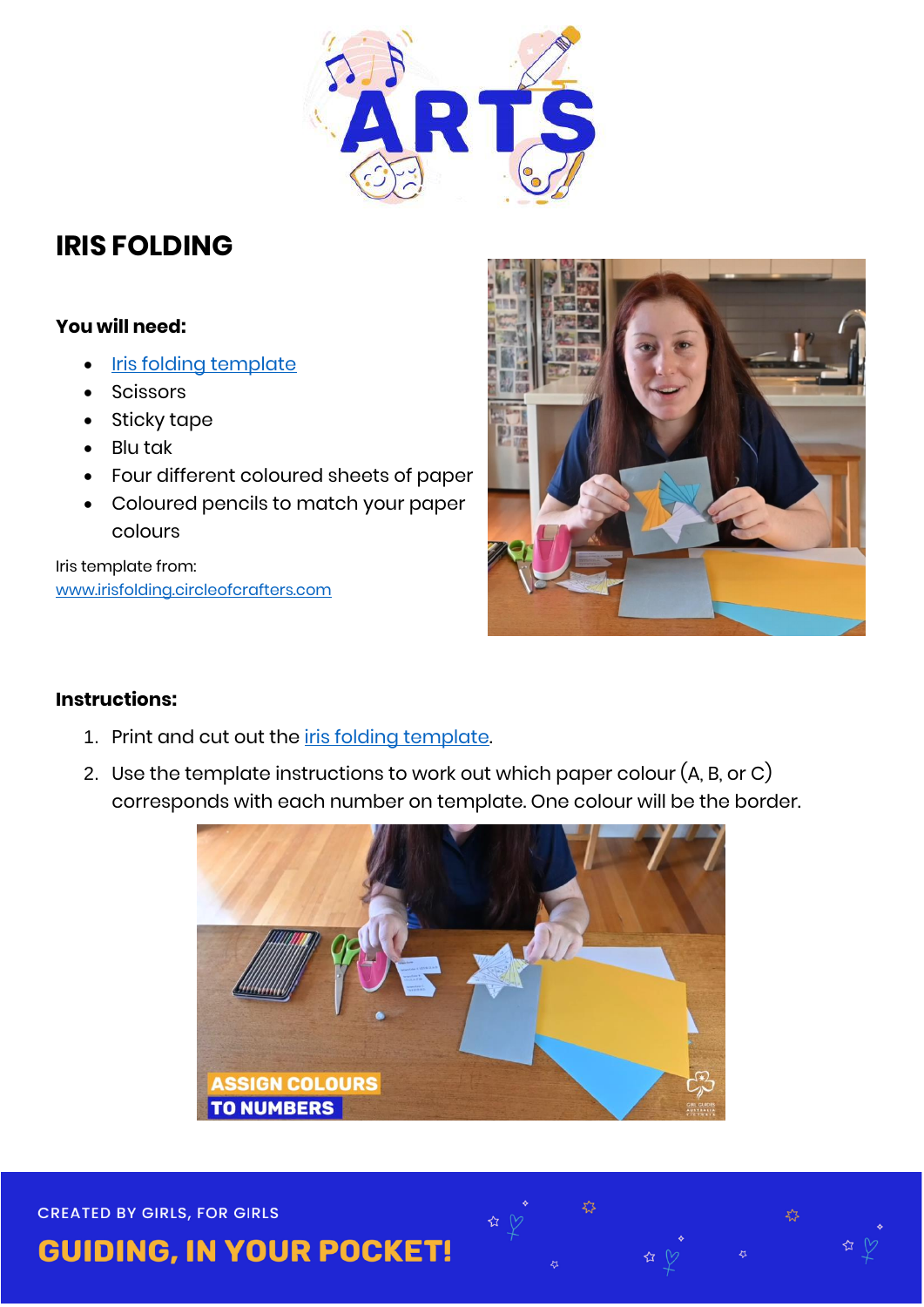- 3. Use coloured pencils to colour in your iris template to help you remember which paper to use for each number as you go.
- 4. Using three of your coloured sheets of paper, cut strips that are approximately 3- 4cm (or two of your fingers) wide. You need seven strips of each colour, and they can be different lengths.



- 5. Fold each strip in half to make a clean edge.
- 6. Using your border paper (the paper not cut into strips), trace around your iris template.
- 7. Cut out the inside of the template, which should make a six-pointed star shape.



8. On a flat surface, use blu tak to stick the iris template inside the border and then blu tak the border to the table as well.



**CREATED BY GIRLS, FOR GIRLS** 

**GUIDING, IN YOUR POCKET!**